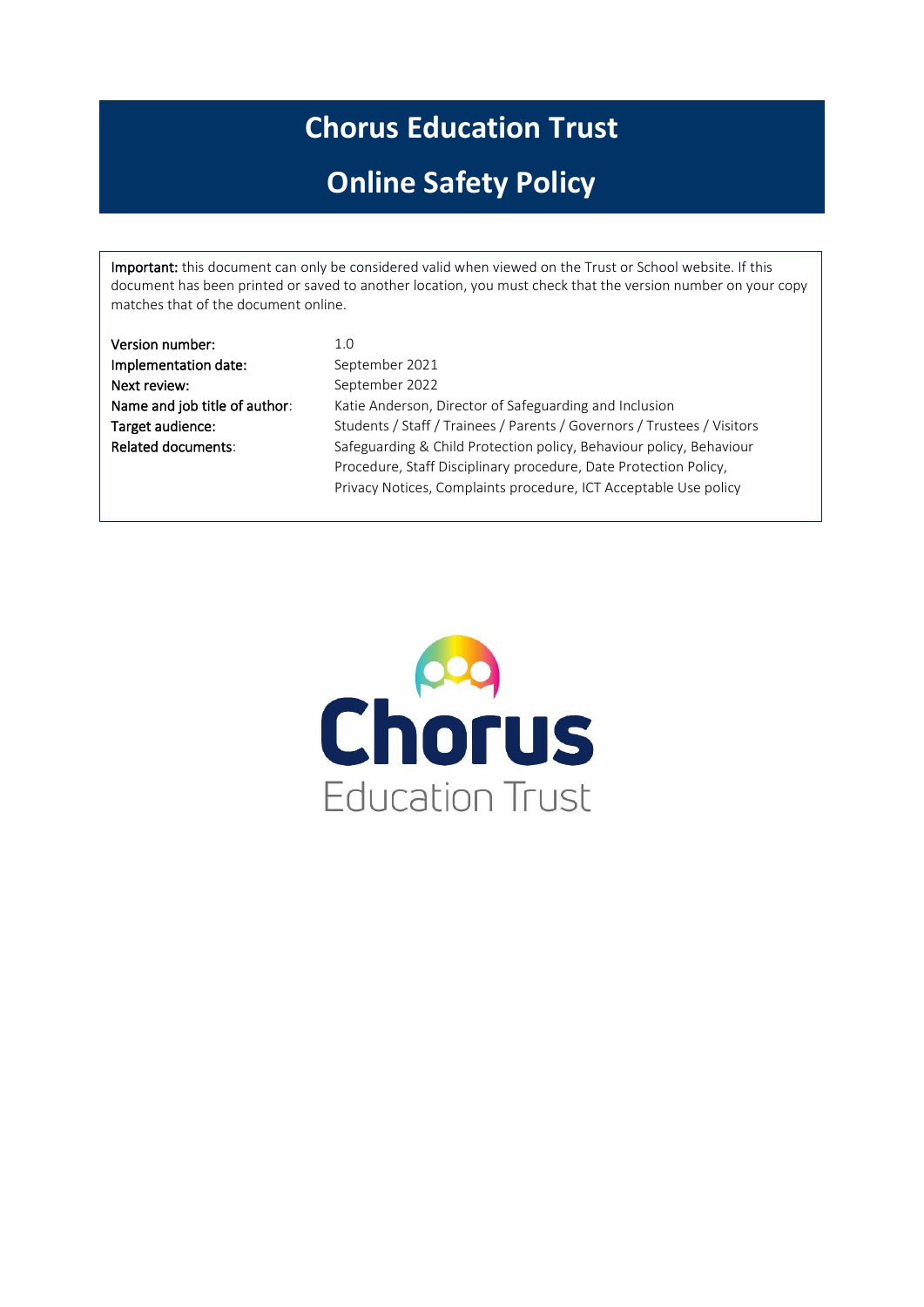

# **Contents**

| 1.                                                                                   |  |
|--------------------------------------------------------------------------------------|--|
|                                                                                      |  |
| 2.                                                                                   |  |
| 3.                                                                                   |  |
| 3.1                                                                                  |  |
| 3.2                                                                                  |  |
| 3.3                                                                                  |  |
| 3.4                                                                                  |  |
| 3.5                                                                                  |  |
| 3.6                                                                                  |  |
| 3.7                                                                                  |  |
| 4.                                                                                   |  |
| 5.                                                                                   |  |
| 6.                                                                                   |  |
| 6.1                                                                                  |  |
| 6.2                                                                                  |  |
| 6.3                                                                                  |  |
| 7.                                                                                   |  |
| 8.                                                                                   |  |
| 9.                                                                                   |  |
| 10.                                                                                  |  |
| 11.                                                                                  |  |
| 12.                                                                                  |  |
| 13.                                                                                  |  |
| 14.                                                                                  |  |
| 15.                                                                                  |  |
|                                                                                      |  |
|                                                                                      |  |
|                                                                                      |  |
|                                                                                      |  |
|                                                                                      |  |
| Appendix 2: acceptable use agreement (staff, governors, volunteers and visitors)  18 |  |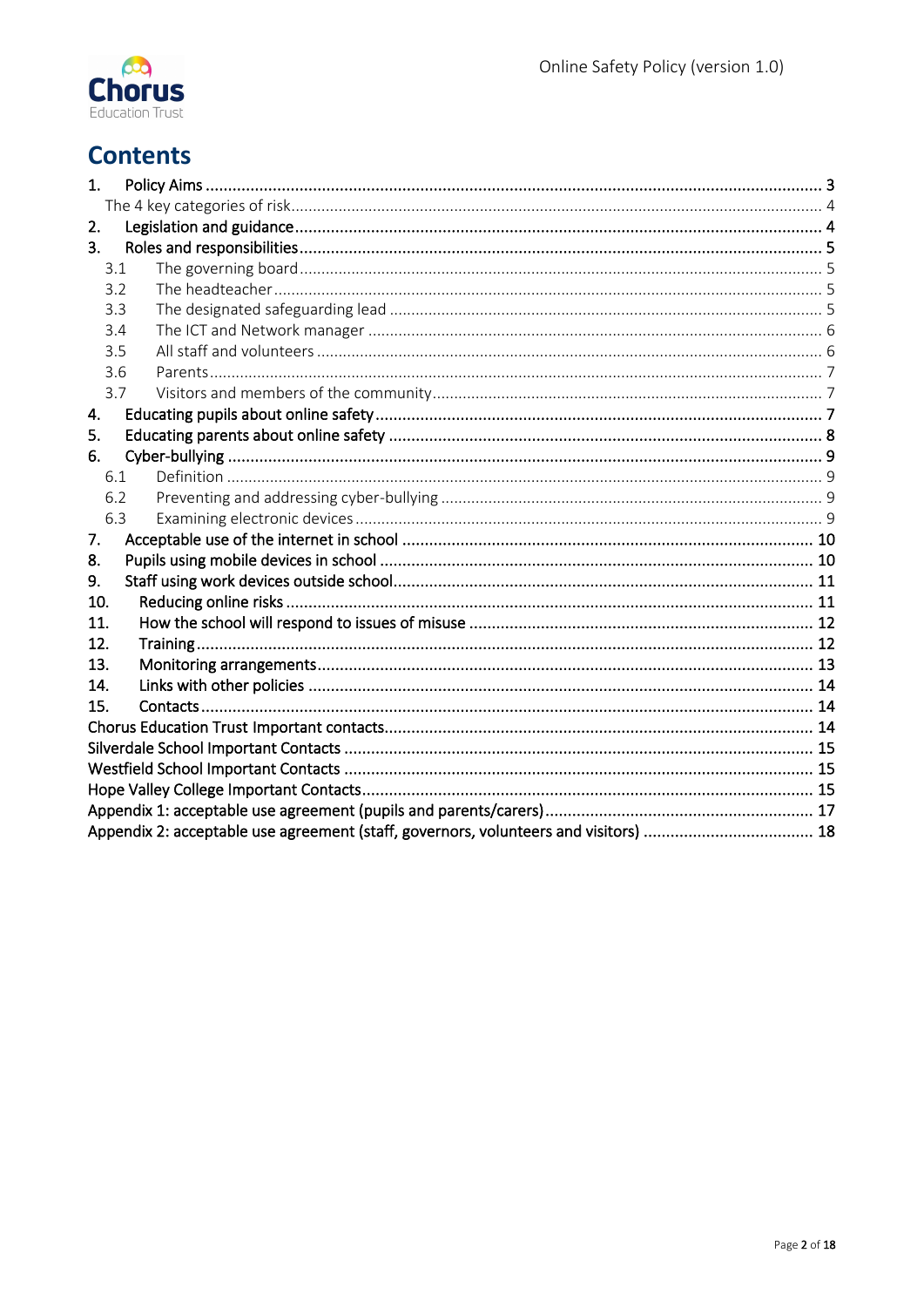

# <span id="page-2-0"></span>**1. Policy Aims**

Chorus Education Trust believes that online safety is an essential element of safeguarding students and adults in the digital world, when using technology such as computers, mobile phones or games consoles.

Chorus Education Trust identifies that the Internet and information communication technologies are an important part of everyday life so students must be supported to be able to learn how to develop strategies to manage and respond to risk so they can be empowered to build resilience online.

Each school has a duty to provide the school community with quality Internet access to raise education standards, promote student achievement, support the professional work of staff and enhance the school's management functions.

Chorus Education Trust also identifies that with this there is a clear duty to ensure that students are protected from potential harm online.

The purpose of this online safety policy is to:

- Clearly identify the key principles expected of all members of the community with regards to the safe and responsible use of technology to ensure that schools within the trust are safe and secure environments.
- Safeguard and protect all members of the school's community online.
- Raise awareness with all members of the school's community regarding the potential risks as well as benefits of technology.
- Enable staff to work safely and responsibly, to role model positive behavior online and to be aware of the need to manage their own standards and practice when using technology.
- Identify clear procedures to use when responding to online safety concerns that are known by all members of the community
- This policy applies to staff including the governing body, teachers, support staff, external contractors, visitors, volunteers (and other individuals who work for or provide services on behalf of Chorus Education Trust or individual schools) as well as students and parents/carers.
- This policy applies to all access to the Internet and use of information communication devices including personal devices or where students, staff or other individuals have been provided with Chorus Education Trust issued devices for use off-site, such as a work laptop or mobile phone.
- This policy must be read in conjunction with other relevant policies including (but not limited to) Safeguarding, Anti-bullying, Behaviour, Acceptable Use, GDPR and Information sharing. This online safety policy has been written by Chorus Education Trust, building on advice with specialist advice and input as required. It takes into account the DfE statutory guidance and legislation listed below.

With implementation of this policy the school aims to:

Have robust processes in place to ensure the online safety of pupils, staff, volunteers and governors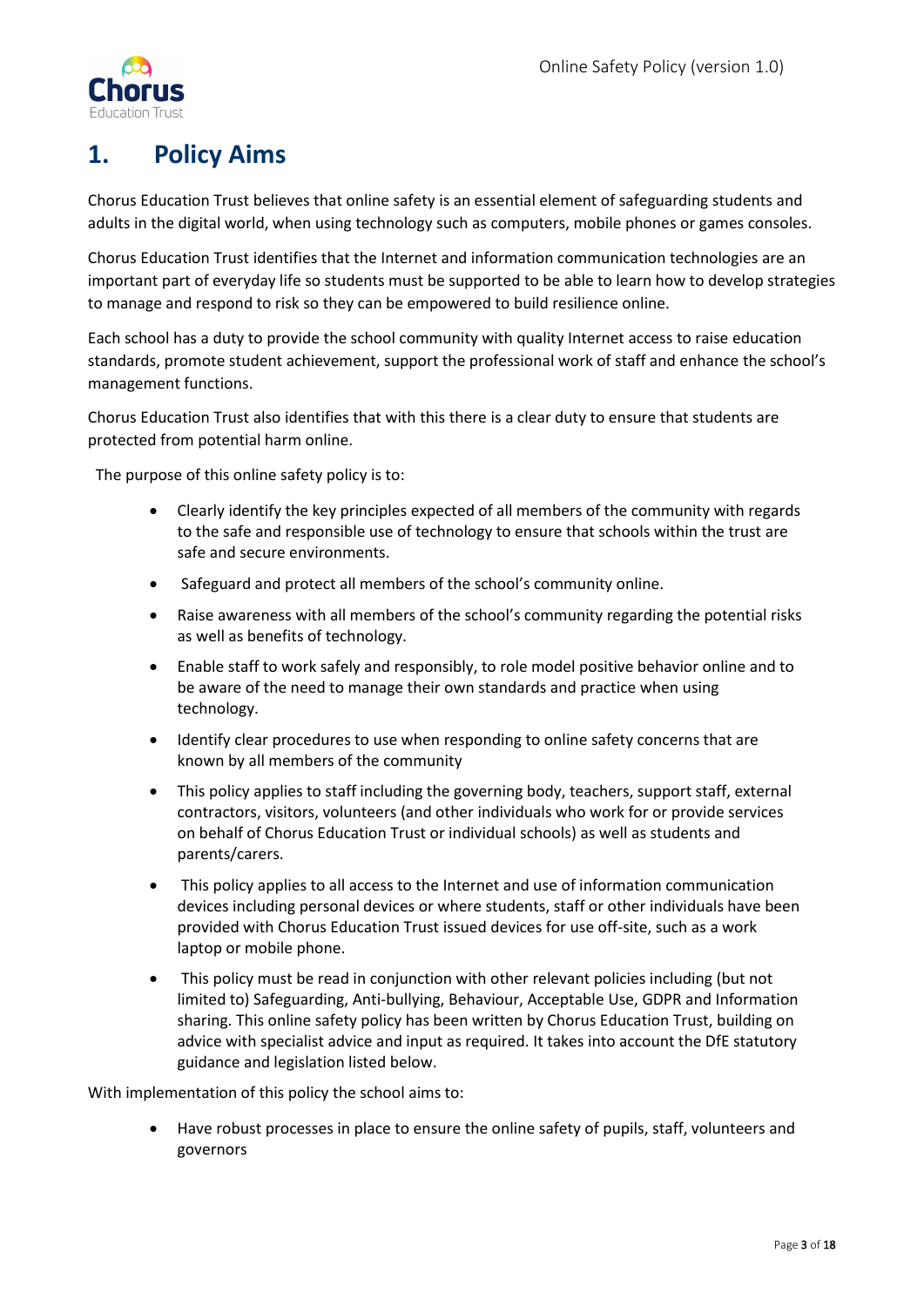

- Deliver an effective approach to online safety, which empowers us to protect and educate the whole school community in its use of technology, including mobile and smart technology (which we refer to as 'mobile phones')
- Establish clear mechanisms to identify, intervene and escalate an incident, where appropriate

### <span id="page-3-0"></span>**The 4 key categories of risk**

Our approach to online safety is based on addressing the following categories of risk:

- **Content** being exposed to illegal, inappropriate or harmful content, such as pornography, fake news, racism, misogyny, self-harm, suicide, anti-Semitism, homophobia, transphobia radicalisation and extremism
- **Contact** being subjected to harmful online interaction with other users, such as peer-topeer pressure, commercial advertising and adults posing as children or young adults with the intention to groom or exploit them for sexual, criminal, financial or other purposes
- **Conduct** personal online behaviour that increases the likelihood of, or causes, harm, such as making, sending and receiving explicit images (e.g., consensual and nonconsensual sharing of nudes and semi-nudes and/or pornography), sharing other explicit images and online bullying; and
- **Commerce** risks such as online gambling, inappropriate advertising, phishing and/or financial scam

## <span id="page-3-1"></span>**2. Legislation and guidance**

This policy is based on the Department for Education's (DfE) statutory safeguarding guidance, Keeping [Children Safe in EducationK](https://www.gov.uk/government/publications/keeping-children-safe-in-education--2)eeping, and its advice for schools on:

- [Teaching online safety in schools](https://www.gov.uk/government/publications/teaching-online-safety-in-schools)
- [Preventing and tackling bullying](https://www.gov.uk/government/publications/preventing-and-tackling-bullying) and [cyber-bullying: advice for headteachers and school](https://www.gov.uk/government/publications/preventing-and-tackling-bullying)  [staff](https://www.gov.uk/government/publications/preventing-and-tackling-bullying)
- [Relationships and sex education](https://www.gov.uk/government/publications/relationships-education-relationships-and-sex-education-rse-and-health-education)
- [Searching, screening and confiscation](https://www.gov.uk/government/publications/searching-screening-and-confiscation)

It also refers to the DfE's guidance on [protecting children from radicalisation.](https://www.gov.uk/government/publications/protecting-children-from-radicalisation-the-prevent-duty)

It reflects existing legislation, including but not limited to the **Education Act 1996** (as amended), the [Education and Inspections Act 2006](https://www.legislation.gov.uk/ukpga/2006/40/contents) and the [Equality Act 2010.](https://www.legislation.gov.uk/ukpga/2010/15/contents) In addition, it reflects th[e Education Act](http://www.legislation.gov.uk/ukpga/2011/21/contents/enacted)  [2011,](http://www.legislation.gov.uk/ukpga/2011/21/contents/enacted) which has given teachers stronger powers to tackle cyber-bullying by, if necessary, searching for and deleting inappropriate images or files on pupils' electronic devices where they believe there is a 'good reason' to do so.

The policy also takes into account the National Curriculum computing programmes of study.

This policy complies with our funding agreement and articles of association.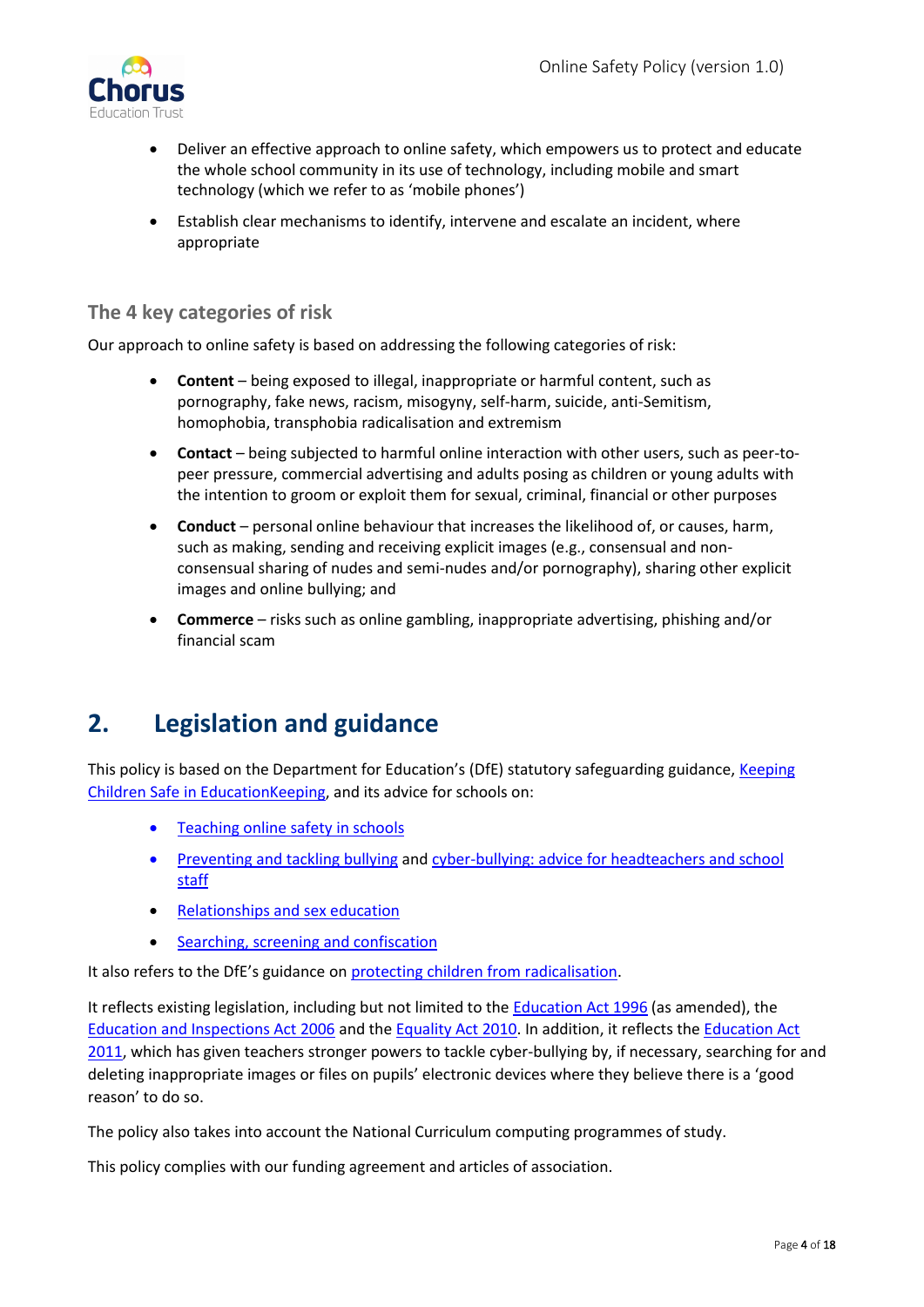

# <span id="page-4-0"></span>**3. Roles and responsibilities**

#### <span id="page-4-1"></span>**3.1 The governing board**

The governing board has overall responsibility for monitoring this policy and holding the headteacher to account for its implementation.

The governing board will co-ordinate regular meetings with appropriate staff to discuss online safety and monitor online safety logs as provided by the designated safeguarding lead (DSL).

All governors will:

- Ensure that they have read and understand this policy
- Agree and adhere to the terms on acceptable use of the school's ICT systems and the internet (appendix 2)
- Ensure that, where necessary, teaching about safeguarding, including online safety, is adapted for vulnerable children, victims of abuse and some pupils with SEND because of the importance of recognising that a 'one size fits all' approach may not be appropriate for all children in all situations, and a more personalised or contextualised approach may often be more suitable

#### <span id="page-4-2"></span>**3.2 The headteacher**

The headteacher is responsible for ensuring that staff understand this policy, and that it is being implemented consistently throughout the school.

#### <span id="page-4-3"></span>**3.3 The designated safeguarding lead**

Details of the school's DSL and deputies are set out in our child protection and safeguarding policy as well as relevant job descriptions.

The DSL takes lead responsibility for online safety in school, in particular:

- Supporting the headteacher in ensuring that staff understand this policy and that it is being implemented consistently throughout the school
- Attend and complete Online Safety Training (complete and refresher) delivered by partner agencies in agreement with the local authority
- Working with the headteacher, ICT manager and other staff, as necessary, to address any online safety issues or incidents
- Managing all online safety issues and incidents in line with the school child protection policy
- Ensuring that any online safety incidents are logged and dealt with appropriately in line with this policy
- Ensuring that any incidents of cyber-bullying are logged and dealt with appropriately in line with the school behaviour policy
- Updating and delivering staff training on online safety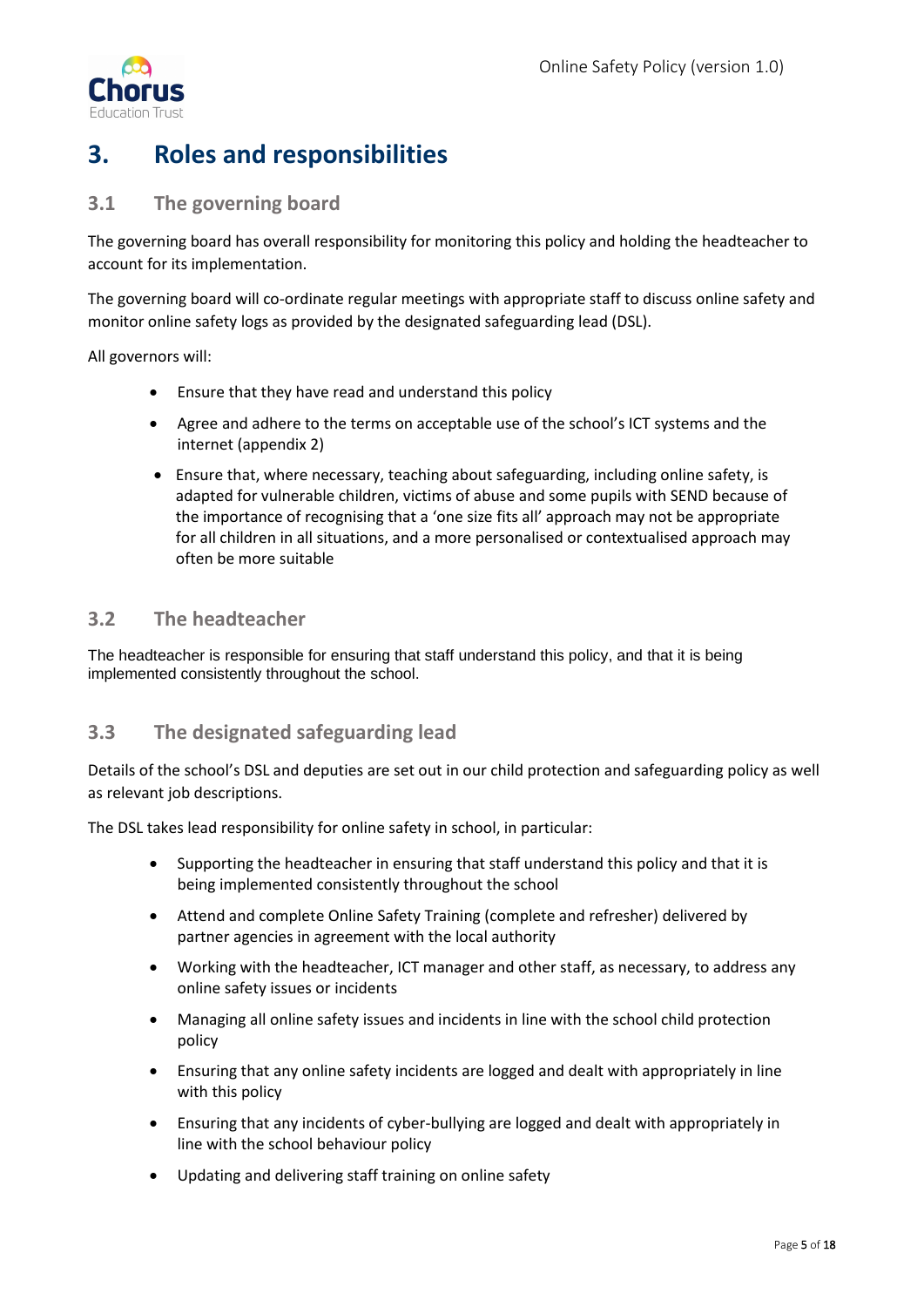

- Liaising with other agencies and/or external services if necessary
- Providing regular reports on online safety in school to the headteacher and/or governing board

This list is not intended to be exhaustive.

### <span id="page-5-0"></span>**3.4 The ICT and Network manager**

The ICT manager is responsible for:

- Putting in place an appropriate level of security protection procedures, such as filtering and monitoring systems, which are reviewed and updated on a regular basis to assess effectiveness and ensure pupils are kept safe from potentially harmful and inappropriate content and contact online while at school, including terrorist and extremist material
- Ensuring that the school's ICT systems are secure and protected against viruses and malware, and that such safety mechanisms are updated regularly
- Conducting a full security check and monitoring the school's ICT systems on an ongoing basis
- Blocking access to potentially dangerous sites and, where possible, preventing the downloading of potentially dangerous files
- Ensuring that any online safety incidents are logged and dealt with appropriately in line with this policy
- Ensuring that any incidents of cyber-bullying are dealt with appropriately in line with the school behaviour policy

This list is not intended to be exhaustive.

#### <span id="page-5-1"></span>**3.5 All staff and volunteers**

All staff, including contractors and agency staff, and volunteers are responsible for:

- Maintaining an understanding of this policy
- Implementing this policy consistently
- Agreeing and adhering to the terms on acceptable use of the school's ICT systems and the internet (appendix 3), and ensuring that pupils follow the school's terms on acceptable use (appendix 2)
- Working with the DSL to ensure that any online safety incidents are logged and dealt with appropriately in line with this policy
- Ensuring that any incidents of cyber-bullying are dealt with appropriately in line with the school behaviour policy
- Responding appropriately to all reports and concerns about sexual violence and/or harassment, both online and offline and maintaining an attitude of 'it could happen here'

This list is not intended to be exhaustive.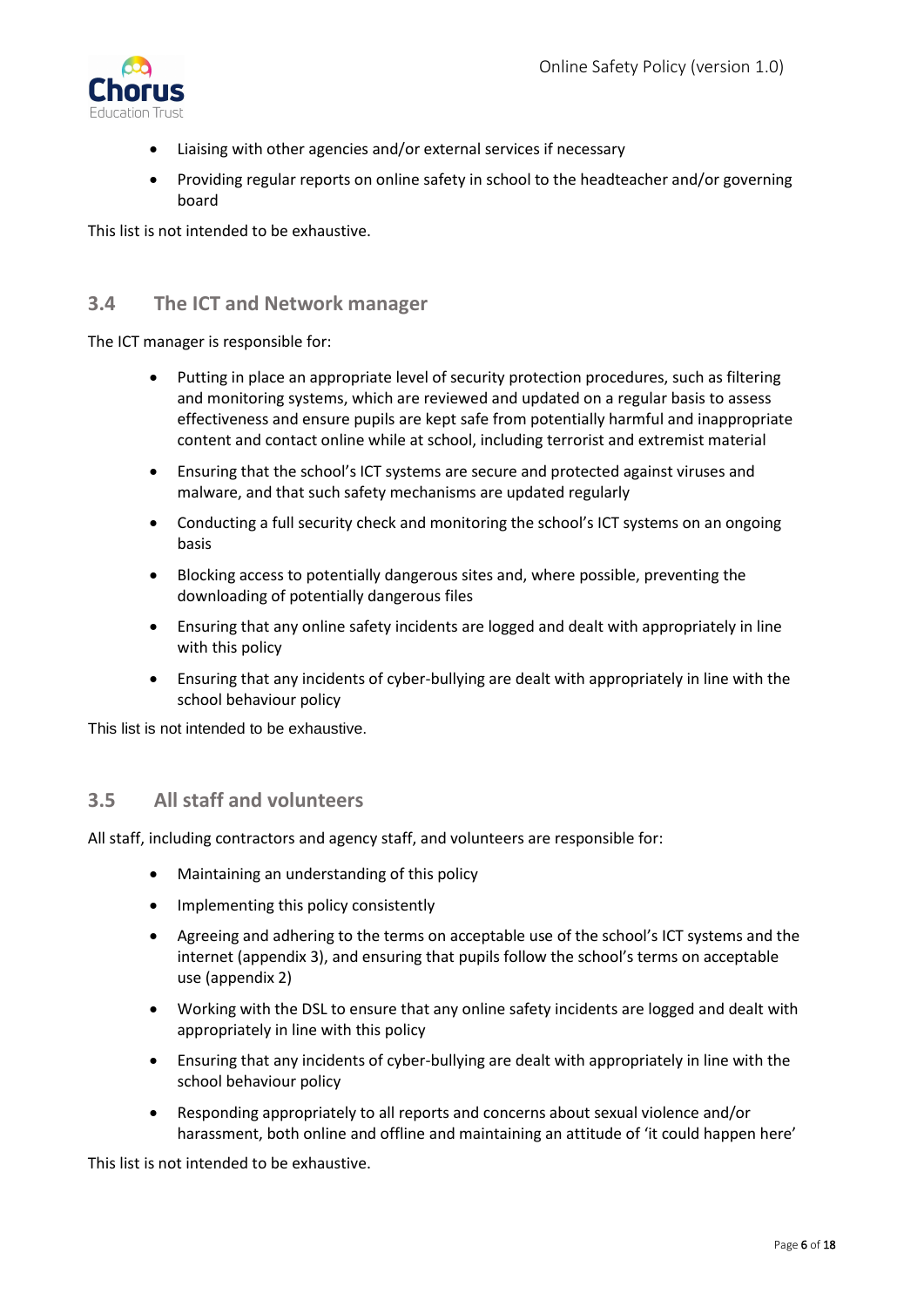

### <span id="page-6-0"></span>**3.6 Parents**

Parents are expected to:

- Notify a member of staff or the headteacher of any concerns or queries regarding this policy
- Ensure their child has read, understood and agreed to the terms on acceptable use of the school's ICT systems and internet (appendix 1)

Parents can seek further guidance on keeping children safe online from the following organisations and websites:

### <span id="page-6-1"></span>**3.7 Visitors and members of the community**

Visitors and members of the community who use the school's ICT systems or internet will be made aware of this policy, when relevant, and expected to read and follow it. If appropriate, they will be expected to agree to the terms on acceptable use (appendix 2).

- What are the issues? [UK Safer Internet Centre](https://www.saferinternet.org.uk/advice-centre/parents-and-carers/what-are-issues)
- Hot topics [Childnet International](http://www.childnet.com/parents-and-carers/hot-topics)
- Parent resource sheet [Childnet International](https://www.childnet.com/resources/parents-and-carers-resource-sheet)
- Healthy relationships [Disrespect Nobody](https://www.disrespectnobody.co.uk/)

Links and update from these organisations will be shared to whole school community via the school website.

<https://www.silverdale-chorustrust.org/studentwellbeing>

<https://www.westfield-chorustrust.org/studentwellbeing> <https://www.hopevalley-chorustrust.org/studentwellbeing>

## <span id="page-6-2"></span>**4. Educating pupils about online safety**

Pupils will be taught about online safety as part of the curriculum:

It is also taken from th[e guidance on relationships education, relationships and sex education \(RSE\) and](https://www.gov.uk/government/publications/relationships-education-relationships-and-sex-education-rse-and-health-education)  [health education.](https://www.gov.uk/government/publications/relationships-education-relationships-and-sex-education-rse-and-health-education)

**All** schools have to teach:

[Relationships and sex education and health education](https://schoolleaders.thekeysupport.com/uid/66a1d83e-2fb9-411e-91f1-fe52a09d16d1/) in secondary schools

In **Key Stage 3**, pupils will be taught to:

• Understand a range of ways to use technology safely, respectfully, responsibly and securely, including protecting their online identity and privacy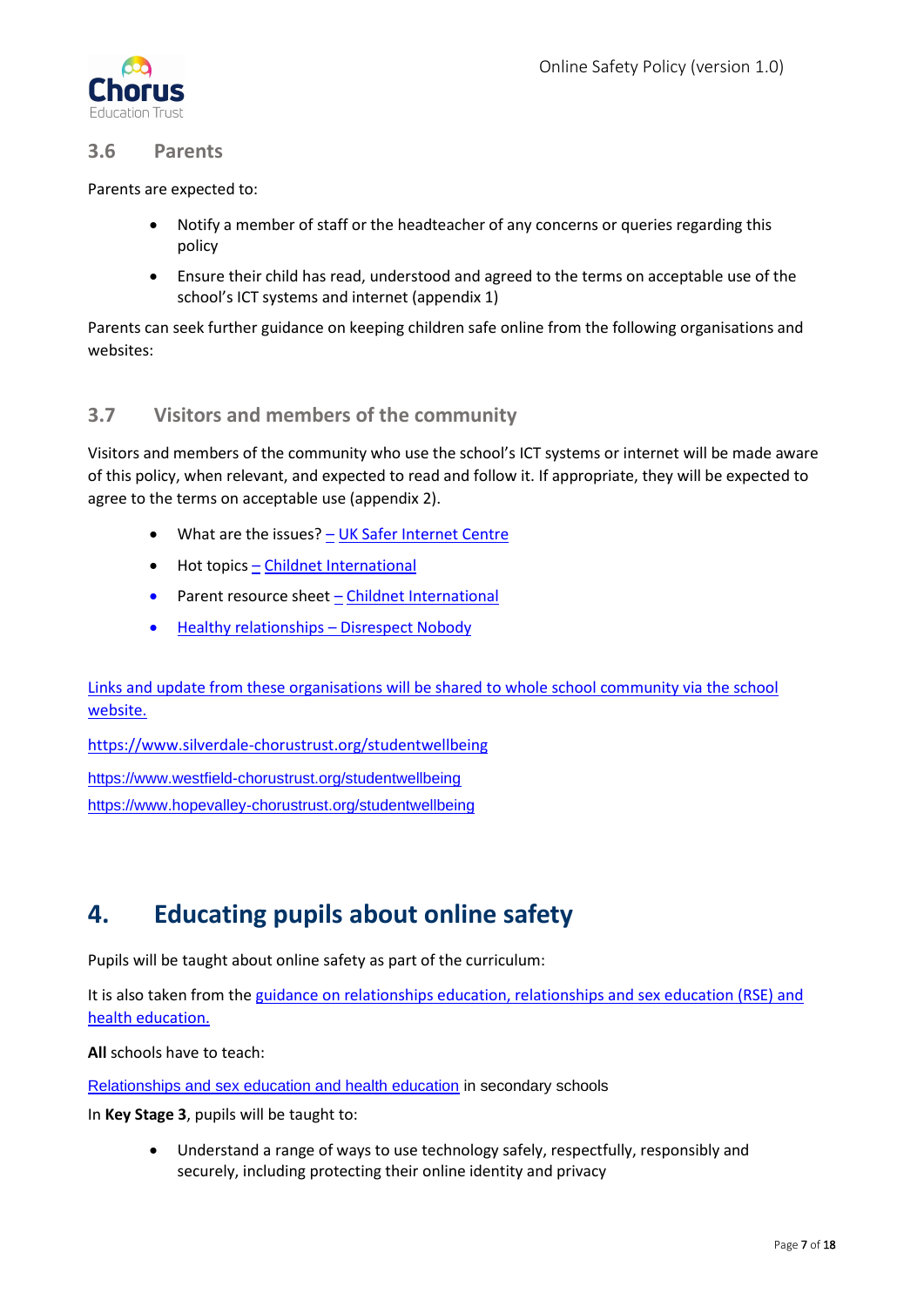

• Recognise inappropriate content, contact and conduct, and know how to report concerns

#### Pupils in **Key Stage 4** will be taught:

- To understand how changes in technology affect safety, including new ways to protect their online privacy and identity
- How to report a range of concerns

By the **end of secondary school**, pupils will know:

- Their rights, responsibilities and opportunities online, including that the same expectations of behaviour apply in all contexts, including online
- About online risks, including that any material someone provides to another has the potential to be shared online and the difficulty of removing potentially compromising material placed online
- Not to provide material to others that they would not want shared further and not to share personal material which is sent to them
- What to do and where to get support to report material or manage issues online
- The impact of viewing harmful content
- That specifically sexually explicit material (e.g. pornography) presents a distorted picture of sexual behaviours, can damage the way people see themselves in relation to others and negatively affect how they behave towards sexual partners
- That sharing and viewing indecent images of children (including those created by children) is a criminal offence which carries severe penalties including jail
- How information and data is generated, collected, shared and used online
- How to identify harmful behaviours online (including bullying, abuse or harassment) and how to report, or find support, if they have been affected by those behaviours
- How people can actively communicate and recognise consent from others, including sexual consent, and how and when consent can be withdrawn (in all contexts, including online)

The safe use of social media and the internet will also be covered in other subjects where relevant.

Where necessary, teaching about safeguarding, including online safety, will be adapted for vulnerable children, victims of abuse and some pupils with SEND.

## <span id="page-7-0"></span>**5. Educating parents about online safety**

The school will raise parents' awareness of internet safety in letters or other communications home, and in information via our website. This policy will also be shared with parents.

Online safety will also be covered during parents' evenings.

If parents have any queries or concerns in relation to online safety, these should be raised in the first instance with the headteacher and/or the DSL.

Concerns or queries about this policy can be raised with any member of staff or the headteacher.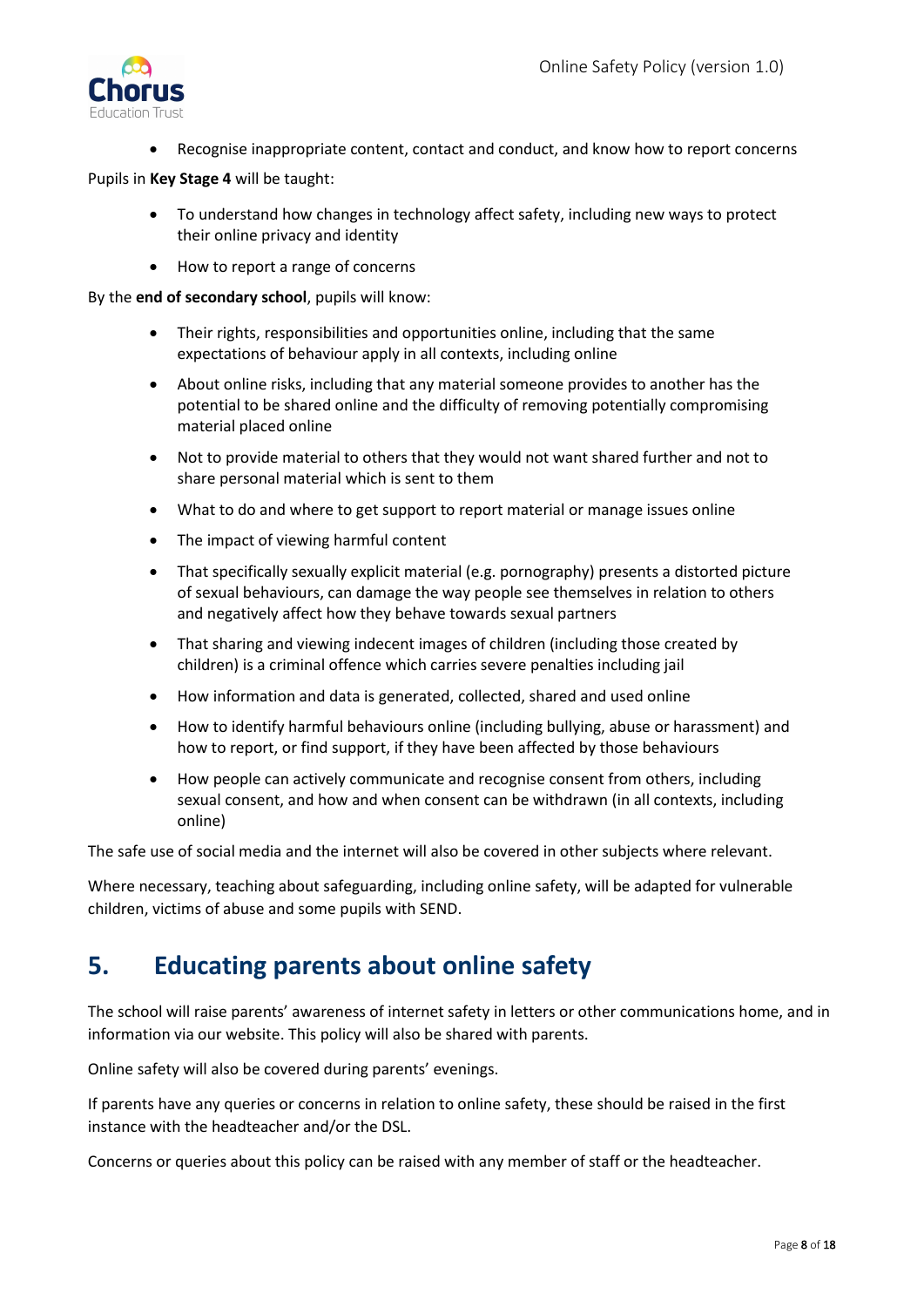

# <span id="page-8-0"></span>**6. Cyber-bullying**

### <span id="page-8-1"></span>**6.1 Definition**

Cyber-bullying takes place online, such as through social networking sites, messaging apps or gaming sites. Like other forms of bullying, it is the repetitive, intentional harming of one person or group by another person or group, where the relationship involves an imbalance of power. (See also the school behaviour policy.)

### <span id="page-8-2"></span>**6.2 Preventing and addressing cyber-bullying**

To help prevent cyber-bullying, we will ensure that pupils understand what it is and what to do if they become aware of it happening to them or others. We will ensure that pupils know how they can report any incidents and are encouraged to do so, including where they are a witness rather than the victim.

The school will actively discuss cyber-bullying with pupils, explaining the reasons why it occurs, the forms it may take and what the consequences can be. Form tutors, class teachers and pastoral staff will all discuss cyber-bullying with their tutor groups or targeted intervention groups.

Teaching staff are also encouraged to find opportunities to use aspects of the curriculum to cover cyberbullying. This includes personal, social, health and economic (PSHE) education, and other subjects where appropriate.

All staff, governors and volunteers (where appropriate) receive training on cyber-bullying, its impact and ways to support pupils, as part of safeguarding training (see section 11 for more detail).

The school also sends information/leaflets on cyber-bullying to parents so that they are aware of the signs, how to report it and how they can support children who may be affected.

In relation to a specific incident of cyber-bullying, the school will follow the processes set out in the school behaviour policy. Where illegal, inappropriate or harmful material has been spread among pupils, the school will use all reasonable endeavours to ensure the incident is contained.

The DSL will consider whether the incident should be reported to the police if it involves illegal material, and will work with external services if it is deemed necessary to do so.

#### <span id="page-8-3"></span>**6.3 Examining electronic devices**

School staff have the specific power under the Education and Inspections Act 2006 (which has been increased by the Education Act 2011) to search for and, if necessary, delete inappropriate images or files on pupils' electronic devices, including mobile phones, iPads and other tablet devices, where they believe there is a 'good reason' to do so.

When deciding whether there is a good reason to examine or erase data or files on an electronic device, staff must reasonably suspect that the data or file in question has been, or could be, used to:

- Cause harm, and/or
- Disrupt teaching, and/or
- Break any of the school rules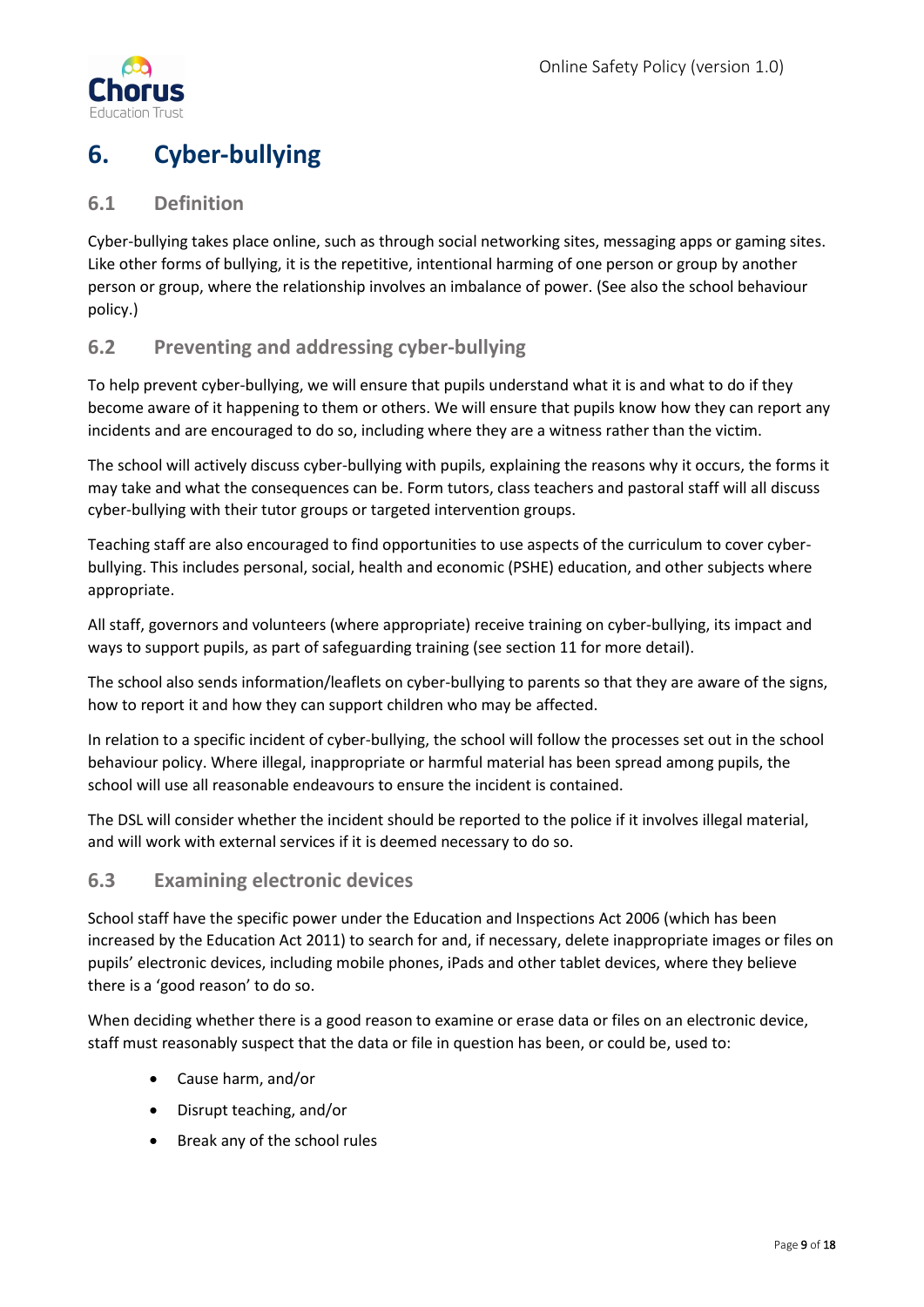

- If inappropriate material is found on the device, it is up to the staff member in conjunction with the DSL or other member of the senior leadership team to decide whether they should:
- Delete that material, or
- Retain it as evidence (of a criminal offence or a breach of school discipline), and/or
- Report it to the police\*
- \* Staff may also confiscate devices for evidence to hand to the police, if a pupil discloses that they are being abused and that this abuse includes an online element.
- Any searching of pupils will be carried out in line with:
	- o The DfE's latest guidance on [screening, searching and confiscation](https://www.gov.uk/government/publications/searching-screening-and-confiscation)
	- o UKCIS guidance on [sharing nudes and semi-nudes: advice for education settings](https://www.gov.uk/government/publications/sharing-nudes-and-semi-nudes-advice-for-education-settings-working-with-children-and-young-people)  [working with children and young people](https://www.gov.uk/government/publications/sharing-nudes-and-semi-nudes-advice-for-education-settings-working-with-children-and-young-people)
	- o The school's COVID-19 risk assessment

Any complaints about searching for or deleting inappropriate images or files on pupils' electronic devices will be dealt with through the school complaints procedure.

## <span id="page-9-0"></span>**7. Acceptable use of the internet in school**

All pupils, parents, staff, volunteers and governors are expected to sign an agreement regarding the acceptable use of the school's ICT systems and the internet (appendices 1-3). Visitors will be expected to read and agree to the school's terms on acceptable use if relevant.

Use of the school's internet must be for educational purposes only, or for the purpose of fulfilling the duties of an individual's role.

We will monitor the websites visited by pupils, staff, volunteers, governors and visitors (where relevant) to ensure they comply with the above.

More information is set out in the acceptable use agreements in appendices 1, 2 and 3.

## <span id="page-9-1"></span>**8. Pupils using mobile devices in school**

Pupils may bring mobile devices into school. Mobile devices should only be used in line with the Behaviour Procedure.

Any use of mobile devices in school by pupils must be in line with the acceptable use agreement (see appendices 1 and 2).

Any breach of the acceptable use agreement by a pupil may trigger disciplinary action in line with the school behaviour policy, which may result in the confiscation of their device.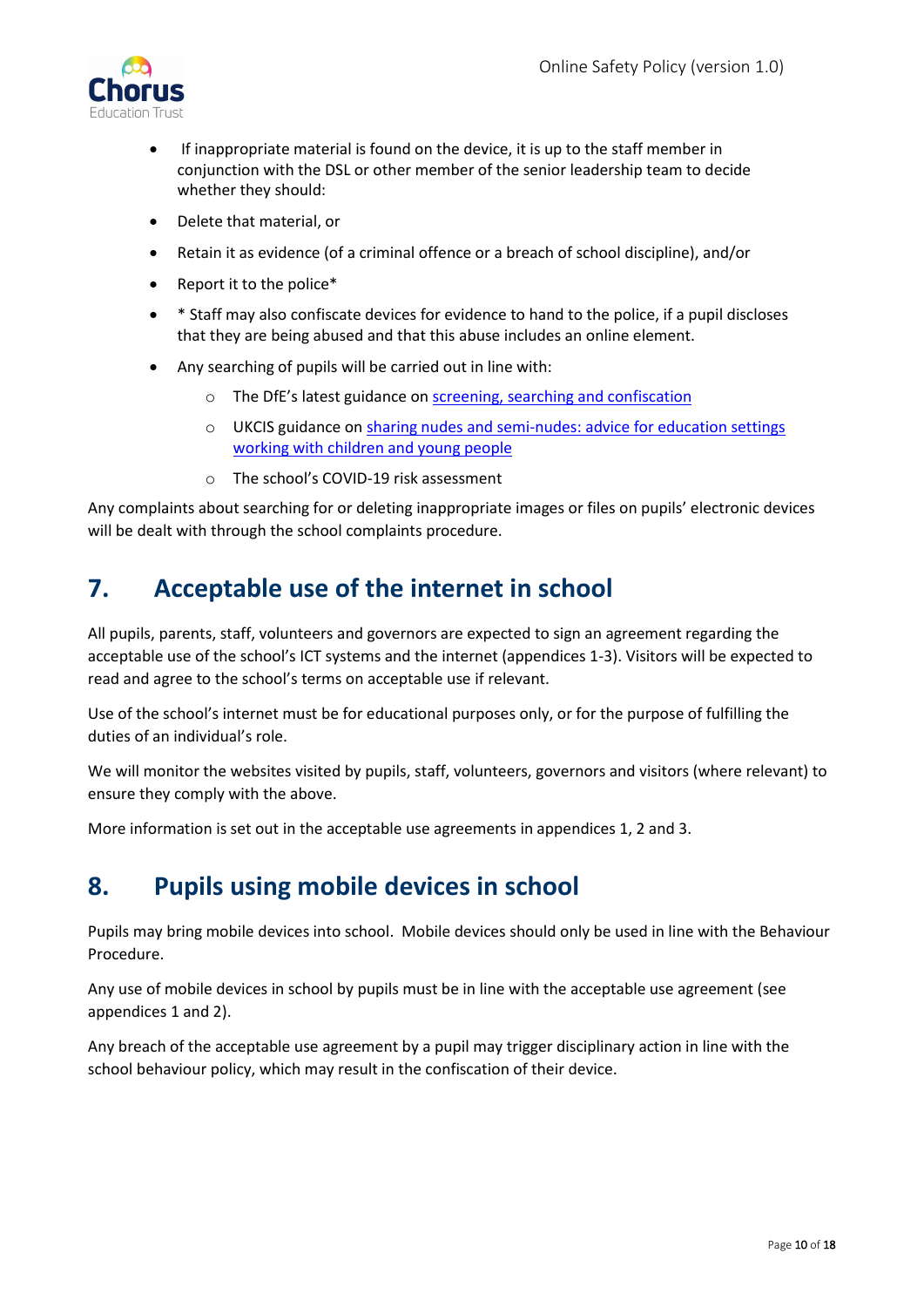

# <span id="page-10-0"></span>**9. Staff using work devices outside school**

All staff members will take appropriate steps to ensure their devices remain secure. This includes, but is not limited to:

- Keeping the device password-protected strong passwords are at least 8 characters, with a combination of upper and lower-case letters, numbers and special characters (e.g. asterisk or currency symbol)
- Ensuring their hard drive is encrypted this means if the device is lost or stolen, no one can access the files stored on the hard drive by attaching it to a new device
- Making sure the device locks if left inactive for a period of time
- Not sharing the device among family or friends
- Installing anti-virus and anti-spyware software
- Keeping operating systems up to date always install the latest updates

Staff members must not use the device in any way which would violate the school's terms of acceptable use, as set out in appendix 3.

Work devices must be used solely for work activities.

If staff have any concerns over the security of their device, they must seek advice from the ICT Manager.

## <span id="page-10-1"></span>10. **Reducing online risks**

Chorus Education Trust is aware that the Internet is a constantly changing environment with new apps, tools, devices, sites and material emerging at a rapid pace.

Emerging technologies will be examined for educational benefit and Chorus Education Trust Leadership team along with the Network Manager and Director of Safeguarding, will ensure that appropriate risk assessments are carried out before use in school is allowed.

Chorus Education Trust will ensure that appropriate filtering systems are in place to prevent staff and students from accessing unsuitable or illegal content.

Our 'DNA' monitoring system and filtering system will:

- Inspect everything that is typed or done.
- Take screen shots and will report any suspicious use detected.
- Detect when proxy bypass sites have been used.
- Help stop downloads of obscene or offensive content.
- Potentially get an early warning of predator grooming.
- Can help warn when students are planning to meet people they do not know.
- Pick up 'cries for help' which will: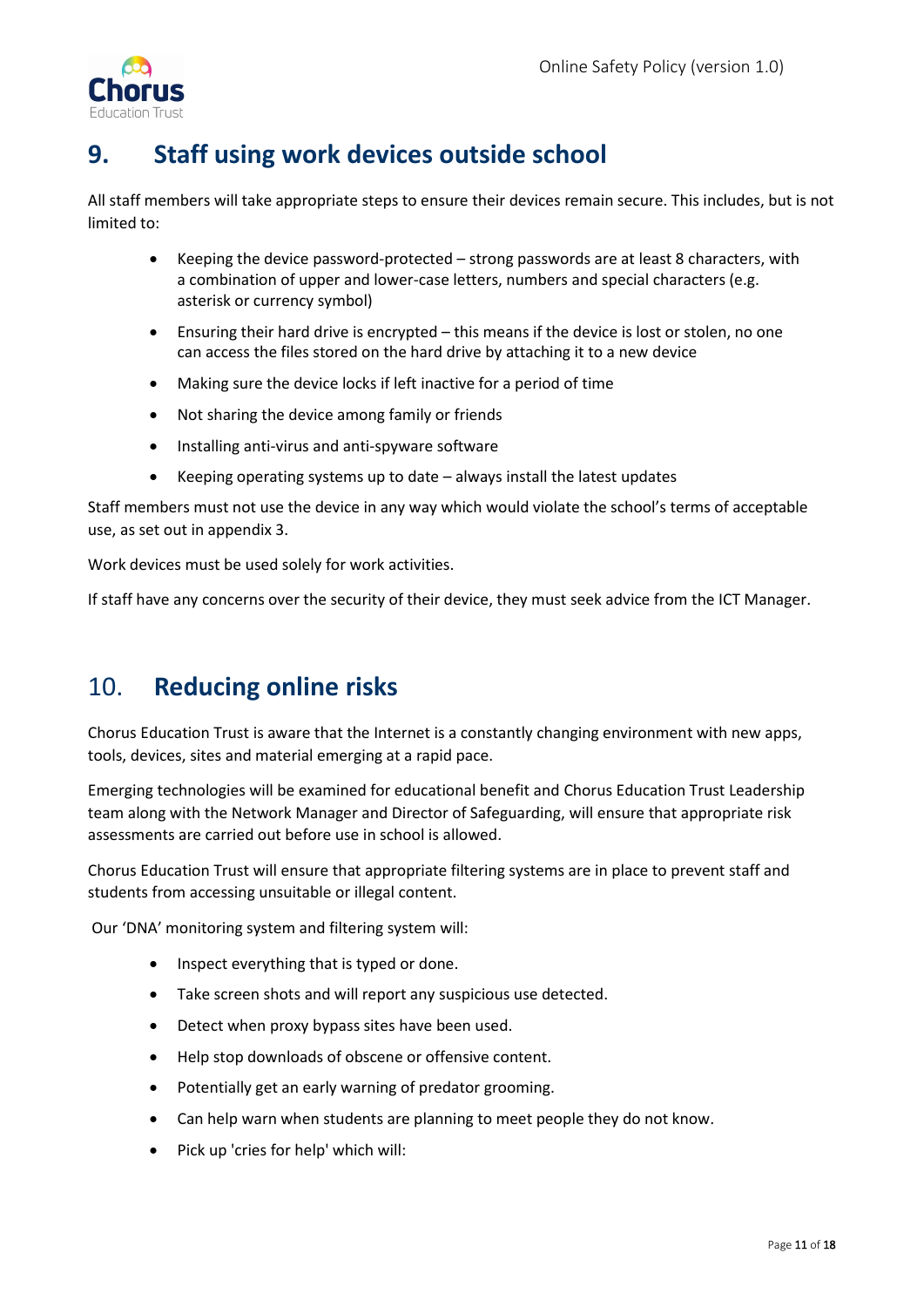

Reduce fears over suicide, self-harm and abuse; Take appropriate action quickly; Strengthen your pastoral care.

Filtering Decisions

- School have ensured that individual settings have age and ability appropriate filtering and monitoring in place, to limit students' exposure to online risks.
- The governors and leaders are aware of the need to prevent "over blocking", as that may unreasonably restrict what can be taught, with regards to online activities and safeguarding.
- Our decision regarding filtering and monitoring has been informed by a risk assessment, considering our specific needs and circumstances.
- Changes to the filtering and monitoring approach will be risk assessed by staff with educational and technical experience and, where appropriate, with consent from the Senior Leadership Team; all changes to the filtering policy are logged and recorded.
- The Senior Leadership Team will ensure that regular checks are made to ensure that the filtering and monitoring methods are effective and appropriate.
- Staff are aware that they cannot rely on filtering and monitoring alone to safeguard students; effective classroom management and regular education about safe and responsible use is essential.

## <span id="page-11-0"></span>**11. How the school will respond to issues of misuse**

Where a pupil misuses the school's ICT systems or internet, we will follow the procedures set out in our policies & procedures on behaviour and ICT and internet acceptable use. The action taken will depend on the individual circumstances, nature and seriousness of the specific incident, and will be proportionate. At all times safeguarding students will be at the heart of the decision making and actions taken.

Where a staff member misuses the school's ICT systems or the internet or misuses a personal device where the action constitutes misconduct, the matter will be dealt with in accordance with the staff code of conduct. The action taken will depend on the individual circumstances, nature and seriousness of the specific incident.

The school will consider whether incidents which involve illegal activity or content, or otherwise serious incidents, should be reported to the police.

## <span id="page-11-1"></span>**12. Training**

All new staff members will receive training, as part of their induction, on safe internet use and online safeguarding issues including cyber-bullying and the risks of online radicalisation.

All staff members will receive refresher training at least once each academic year as part of safeguarding training, as well as relevant updates as required (for example through emails, e-bulletins and staff meetings).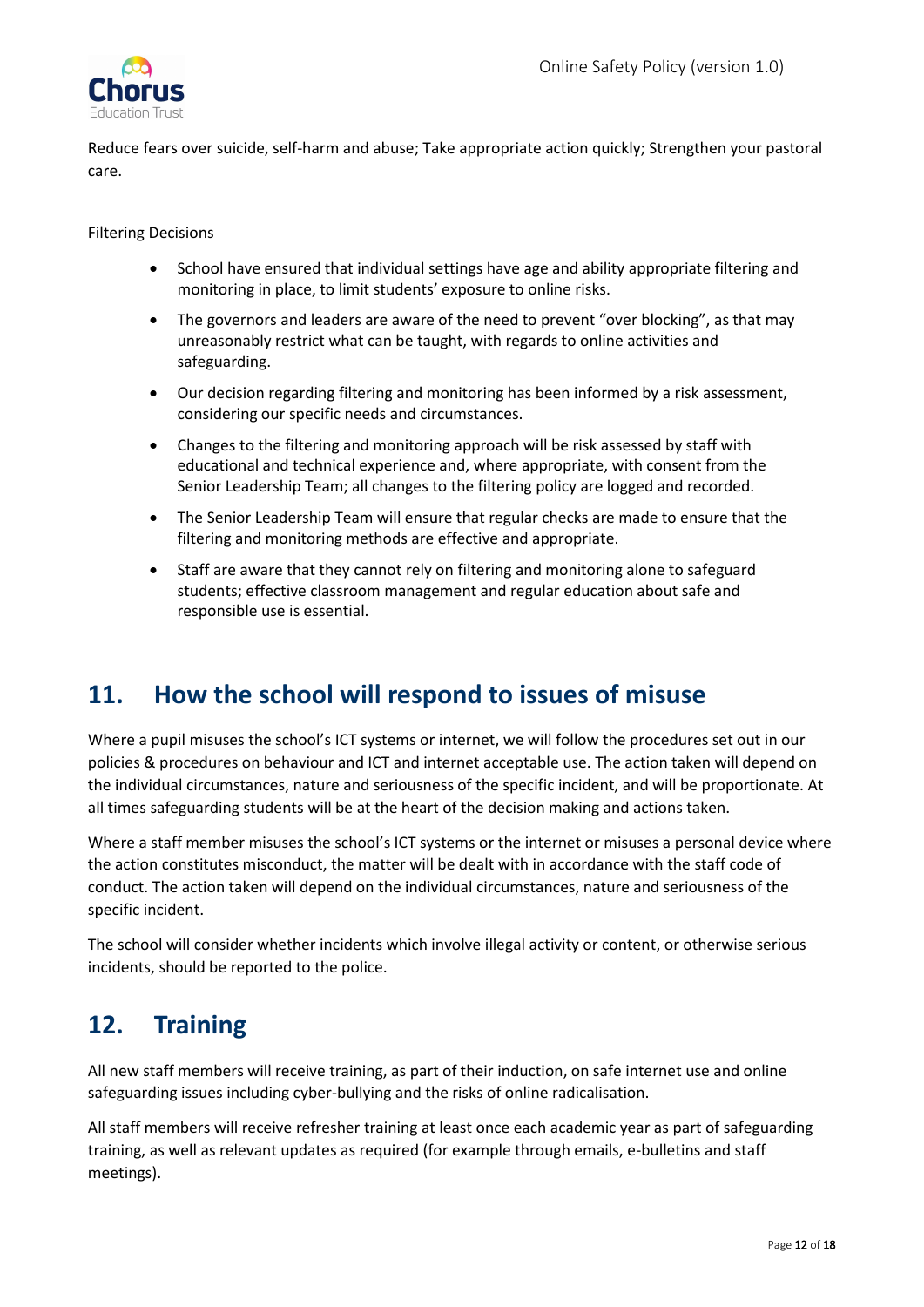

By way of this training, all staff will be made aware that:

- Technology is a significant component in many safeguarding and wellbeing issues, and that children are at risk of online abuse
- Children can abuse their peers online through:
	- o Abusive, harassing, and misogynistic messages
	- o Non-consensual sharing of indecent nude and semi-nude images and/or videos, especially around chat groups
	- o Sharing of abusive images and pornography, to those who don't want to receive such content
	- o Physical abuse, sexual violence and initiation/hazing type violence can all contain an online element

Training will also help staff:

- develop better awareness to assist in spotting the signs and symptoms of online abuse
- develop the ability to ensure pupils can recognise dangers and risks in online activity and can weigh the risks up
- develop the ability to influence pupils to make the healthiest long-term choices and keep them safe from harm in the short term

The DSL and deputies will undertake child protection and safeguarding training, which will include online safety, at least every 2 years. They will also update their knowledge and skills on the subject of online safety at regular intervals, and at least annually.

Governors will receive training on safe internet use and online safeguarding issues as part of their safeguarding training.

Volunteers will receive appropriate training and updates, if applicable.

More information about safeguarding training is set out in our child protection and safeguarding policy.

## <span id="page-12-0"></span>**13. Monitoring arrangements**

The DSL logs behaviour and safeguarding issues related to online safety. This will be recorded and stored securely through the CPOMS system in place.

This policy will be reviewed every year by the Director of Safeguarding and Inclusion alongside the DSL at each school. At every review, the policy will be shared with the governing board. The review be supported by an annual risk assessment that considers and reflects the risks pupils face online. This is important because technology, and the risks and harms related to it, evolve and change rapidly.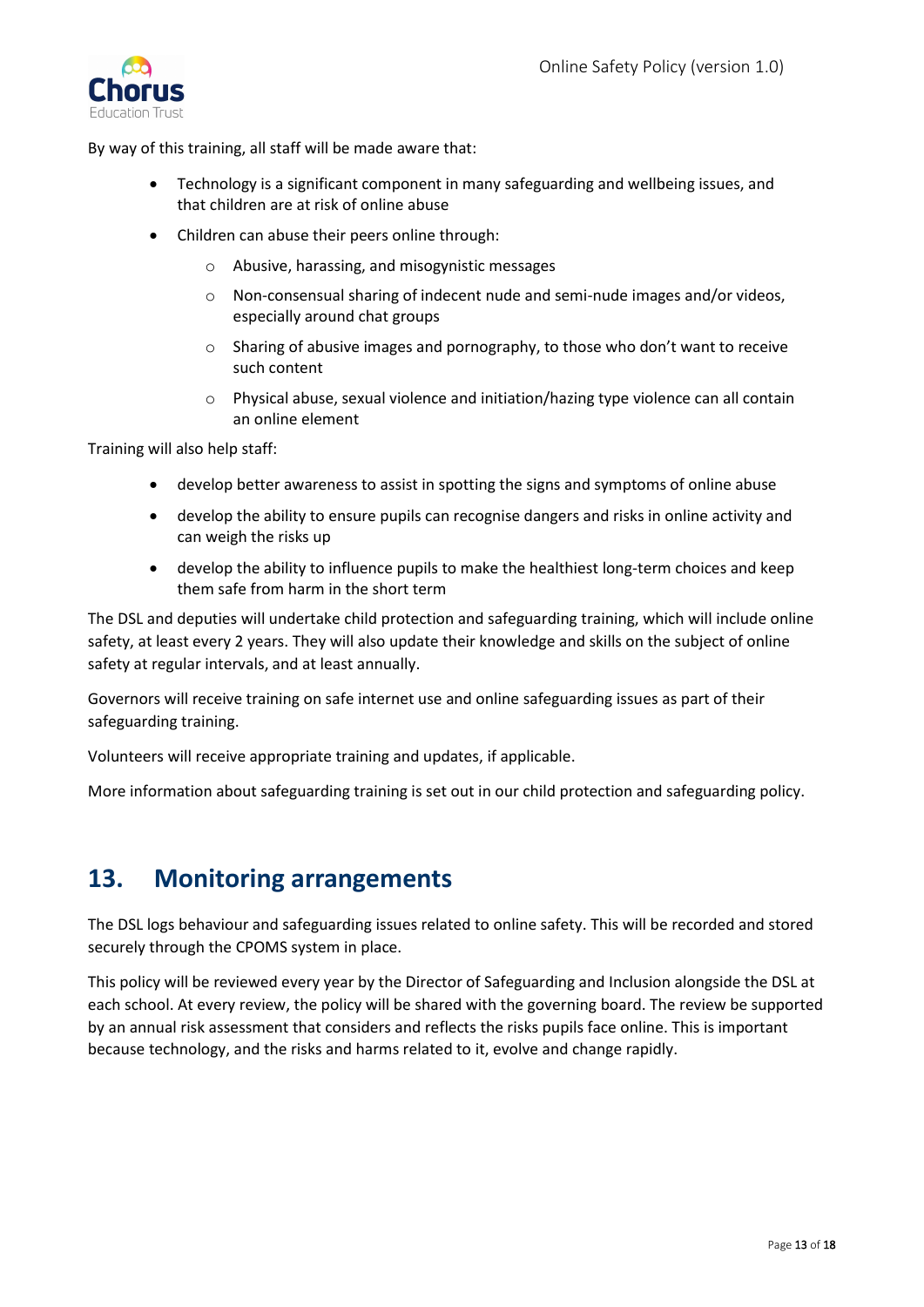

# <span id="page-13-0"></span>**14. Links with other policies**

This online safety policy is linked to our:

- Child protection and safeguarding policy
- Behaviour policy
- Behaviour procedure
- Staff disciplinary procedures
- Data protection policy and privacy notices
- Complaints procedure
- ICT and internet acceptable use policy

### <span id="page-13-1"></span>**15. Contacts**

## <span id="page-13-2"></span>**Chorus Education Trust Important contacts**

| ROLE/ORGANISATION                                                                    | <b>NAME</b>         | <b>CONTACT DETAILS</b>                          |
|--------------------------------------------------------------------------------------|---------------------|-------------------------------------------------|
| Director of Safeguarding and<br>Inclusion - Chorus Education<br>Trust                | Katie Anderson      | 0114 2357983<br>KAnderson@chorustrust.org       |
| <b>CEO Chorus Trust</b>                                                              | Chris James         | 0114 2357983                                    |
| Chair of Safeguarding<br>and<br>Inclusion Committee<br><b>Chorus Education Trust</b> | Jen Carlring-Wright | 0114 2357983                                    |
| <b>Chair of Trustees</b>                                                             | Kevin James         | chairoftrustees@chorustrust.org<br>0114 2357983 |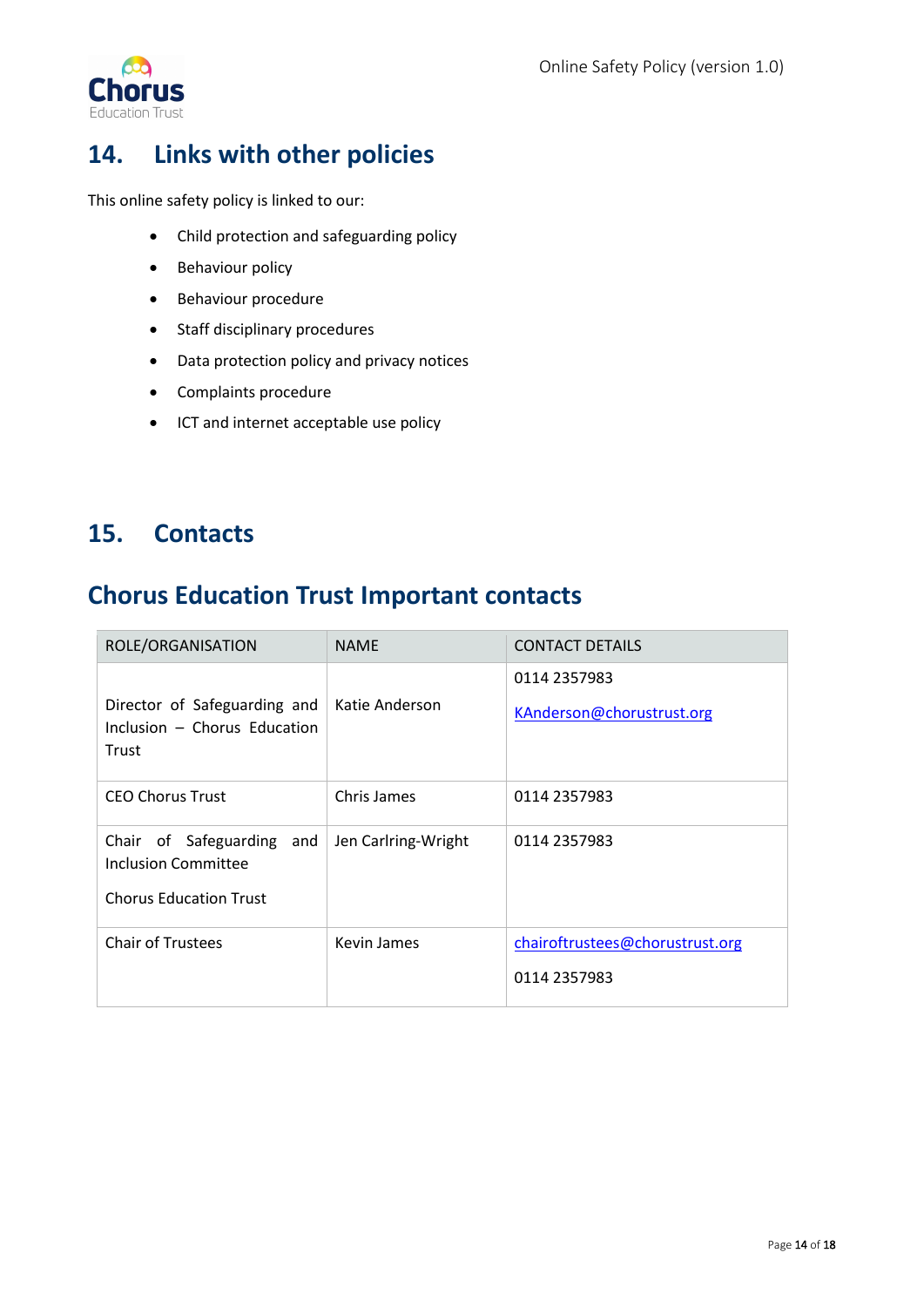

## <span id="page-14-0"></span>**Silverdale School Important Contacts**

| Katie Anderson        | Designated Safeguarding Lead                                                | 0114 2369991                                                         |
|-----------------------|-----------------------------------------------------------------------------|----------------------------------------------------------------------|
| <b>Richard Horton</b> | Deputy Headteacher with<br>strategic Lead for Safeguarding<br>and Inclusion | kanderson@chorustrust.org<br>0114 2369991<br>rhorton@chorustrust.org |
| Sarah Sims            | Headteacher                                                                 | 0114 2369991                                                         |
|                       |                                                                             |                                                                      |
| <b>Richard Clough</b> | Network Manager                                                             | 0114 2369991                                                         |
|                       |                                                                             | rclough@chorustrust.org                                              |
| Alex Migali           | <b>Chair of Governors</b>                                                   | 0114 2369991                                                         |

# <span id="page-14-1"></span>**Westfield School Important Contacts**

| Katie Anderson        | Designated Safeguarding Lead | 0114 2369991<br>kanderson@chorustrust.org<br>0114 2369991 |
|-----------------------|------------------------------|-----------------------------------------------------------|
|                       |                              |                                                           |
| Joe Birkbeck          | Headteacher                  | 0114 2485221                                              |
| <b>Richard Clough</b> | Network Manager              | 0114 2369991<br>rclough@chorustrust.org                   |
| Liz Perry             | <b>Chair of Governors</b>    | 0114 2485221                                              |

# <span id="page-14-2"></span>**Hope Valley College Important Contacts**

| Katie Anderson | Designated Safeguarding Lead | 0114 2369991              |
|----------------|------------------------------|---------------------------|
|                |                              | kanderson@chorustrust.org |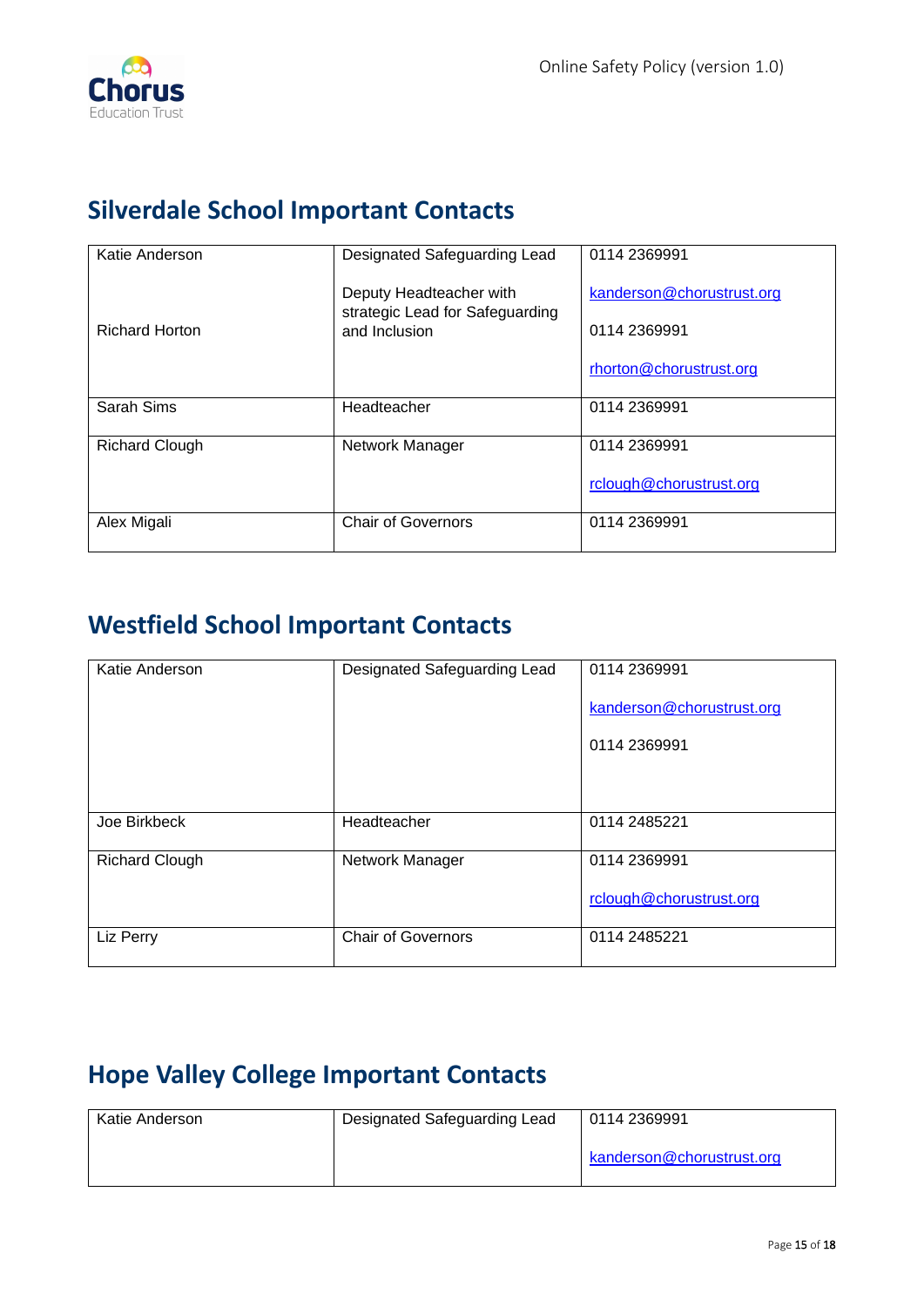

| Debbie Petts          | Deputy Principal with strategic<br>Lead for Safeguarding and<br>Inclusion | 01433 620555<br>dpetts@chorustrust.org |
|-----------------------|---------------------------------------------------------------------------|----------------------------------------|
|                       |                                                                           |                                        |
| Gaynor Jones          | Principal                                                                 | 01433 620555                           |
| <b>Richard Clough</b> | Network Manager                                                           | 0114 2369991                           |
|                       |                                                                           | rclough@chorustrust.org                |
| Dave Butcher          | <b>Chair of Governors</b>                                                 | 01433 620555                           |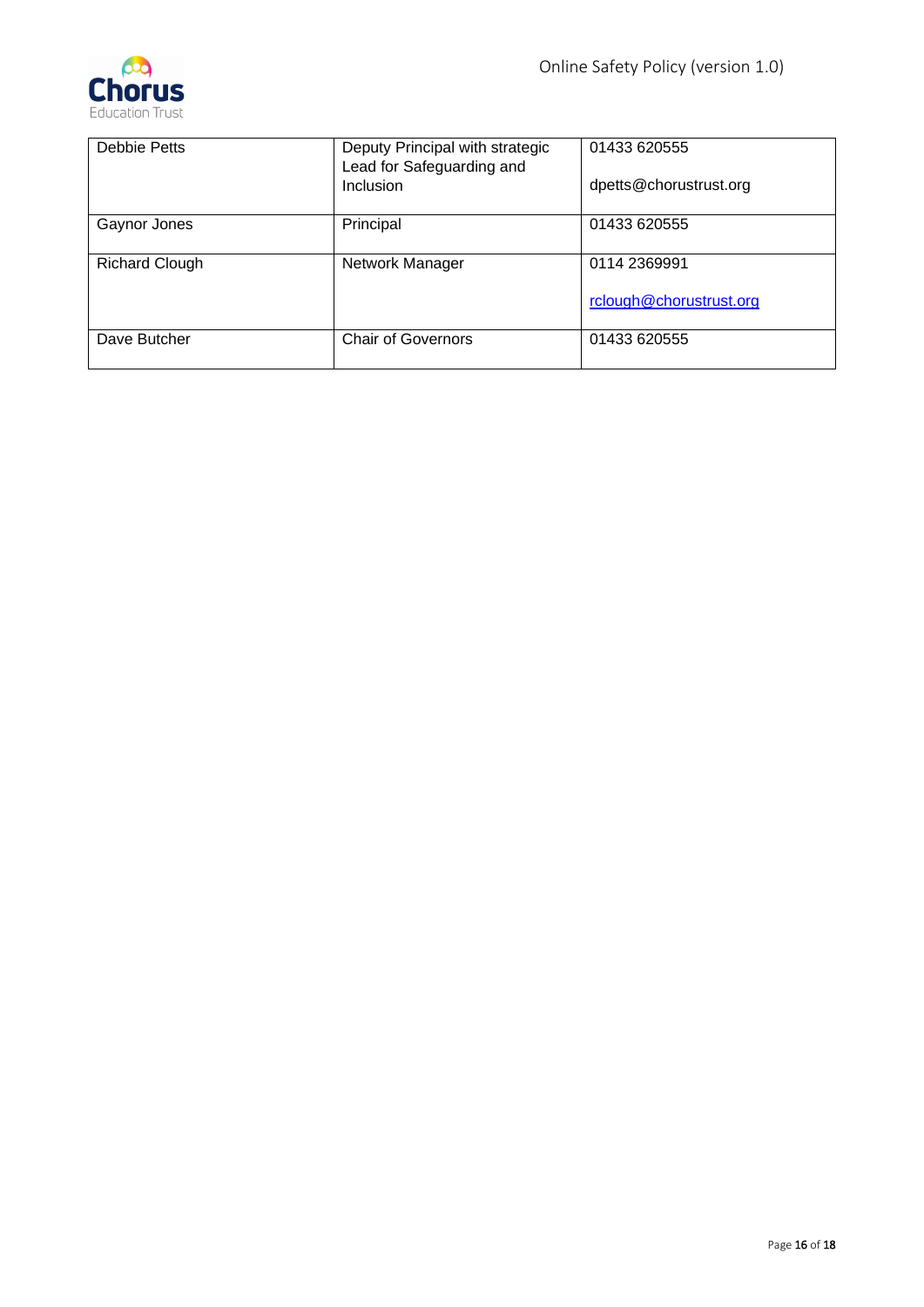# <span id="page-16-0"></span>**Appendix 1: acceptable use agreement (pupils and parents/carers)**

#### ACCEPTABLE USE OF THE SCHOOL'S ICT SYSTEMS AND INTERNET: AGREEMENT FOR PUPILS AND PARENTS/CARERS

#### **Name of pupil:**

#### **I will read and follow the rules in the acceptable use agreement policy**

#### **When I use the school's ICT systems (like computers) and get onto the internet in school I will:**

- Always use the school's ICT systems and the internet responsibly and for educational purposes only
- Only use them when a teacher is present, or with a teacher's permission
- Keep my username and passwords safe and not share these with others
- Keep my private information safe at all times and not give my name, address or telephone number to anyone without the permission of my teacher or parent/carer
- Tell a teacher (or sensible adult) immediately if I find any material which might upset, distress or harm me or others
- Always log off or shut down a computer when I'm finished working on it

#### **I will not:**

- Access any inappropriate websites including: social networking sites, chat rooms and gaming sites unless my teacher has expressly allowed this as part of a learning activity
- Open any attachments in emails, or follow any links in emails, without first checking with a teacher
- Use any inappropriate language when communicating online, including in emails
- Log in to the school's network using someone else's details
- Arrange to meet anyone offline without first consulting my parent/carer, or without adult supervision

#### **If I bring a personal mobile phone or other personal electronic device into school:**

- I will not use it during lessons, tutor group time, clubs or other activities organised by the school, without a teacher's permission
- I will use it responsibly, and will not access any inappropriate websites or other inappropriate material or use inappropriate language when communicating online

#### **I agree that the school will monitor the websites I visit and that there will be consequences if I don't follow the rules.**

| Signed (pupil):                                                                                                                                                                                                                                                                                                                                                              | Date: |  |
|------------------------------------------------------------------------------------------------------------------------------------------------------------------------------------------------------------------------------------------------------------------------------------------------------------------------------------------------------------------------------|-------|--|
| <b>Parent/carer's agreement:</b> I agree that my child can use the school's ICT systems and internet when<br>appropriately supervised by a member of school staff. I agree to the conditions set out above for pupils<br>using the school's ICT systems and internet, and for using personal electronic devices in school, and will<br>make sure my child understands these. |       |  |
| Signed (parent/carer):                                                                                                                                                                                                                                                                                                                                                       | Date: |  |